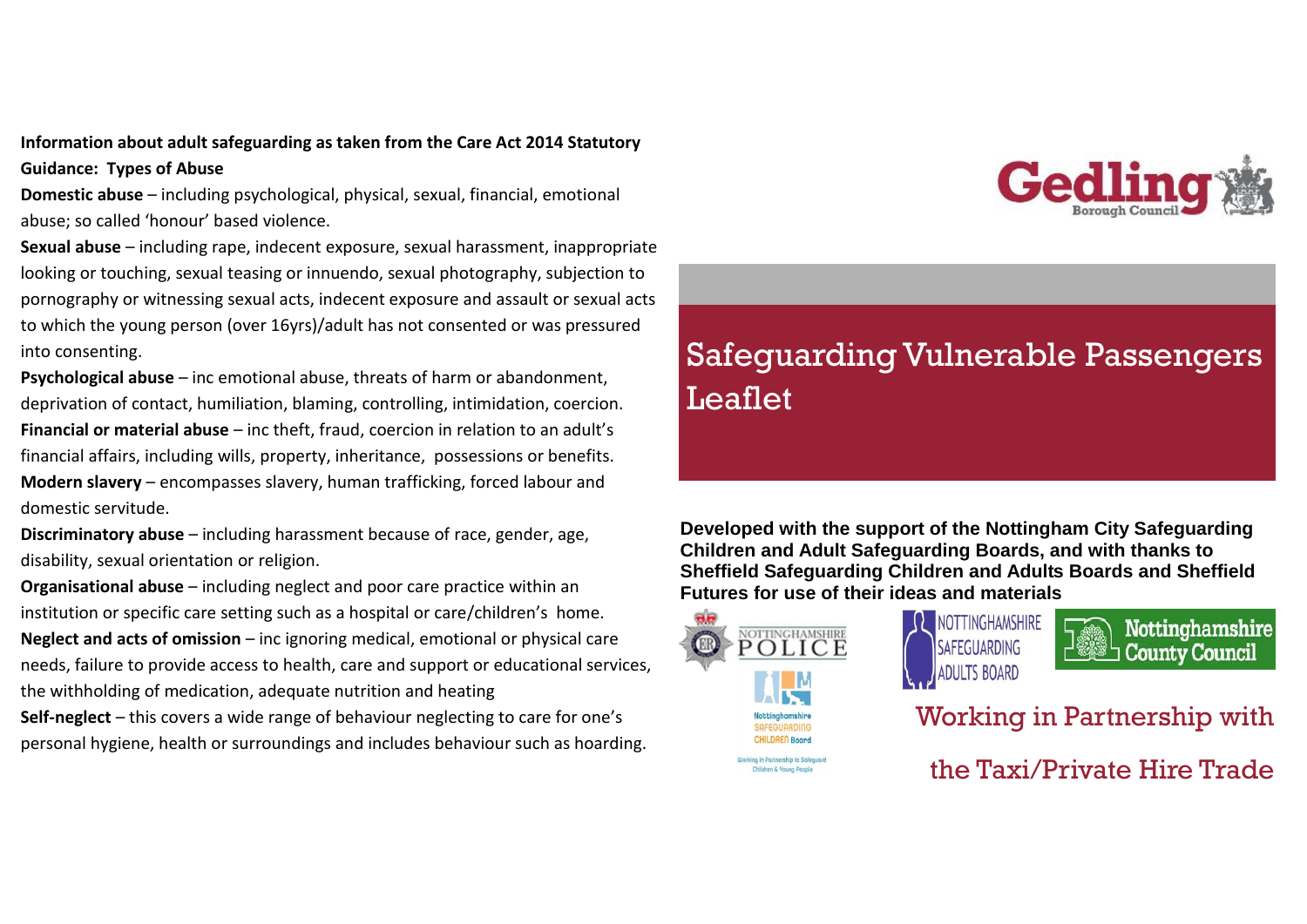## **Safeguarding – Taxi Driver Help Sheet**

## **What to do if you are concerned about a vulnerable passenger**

- 1. Phone 999 if risk is imminent / assault happened or likely to
- 2. Phone the police on 101 if the risk is non urgent

If you want to remain anonymous ring **Crime Stoppers** on 0800 555111

- 3. Contact your operator to get advice or,
- 4. If concerned about a vulnerable child or adult, contact Nottinghamshire County Council and ask for either:
	- Child Services on 0300 500 80 80
	- Adult Service on 0300 500 80 80

Make and keep a record of your concerns, what you did and why

**Sexual abuse -** Involves forcing or enticing a child or young person to take part in sexual activities, not necessarily involving a high level of violence, whether or not the child is aware of what is happening. The activities may involve physical contact, including assault by penetration (for example, rape or oral sex) or non-penetrative acts such as masturbation, kissing, rubbing and touching outside of clothing. They may also include non-contact activities, such as involving children in looking at, or in the production of, sexual images, watching sexual activities, encouraging children to behave in sexually inappropriate ways, or grooming a child in preparation for abuse (including via the internet). Sexual abuse is not solely perpetrated by adult males. Women can also commit acts of sexual abuse, as can other children.

**Neglect -** The persistent failure to meet a child's basic physical and/or psychological needs, likely to result in the serious impairment of the child's health or development. Neglect may occur during pregnancy as a result of maternal substance abuse. Once a child is born, neglect may involve a parent or carer failing to:

- provide adequate food, clothing and shelter (including exclusion from home or abandonment);
- protect a child from physical and emotional harm or danger;
- ensure adequate supervision (including the use of inadequate caregivers); or
- ensure access to appropriate medical care or treatment.
- it may also include neglect of, or unresponsiveness to, a child's basic emotional needs.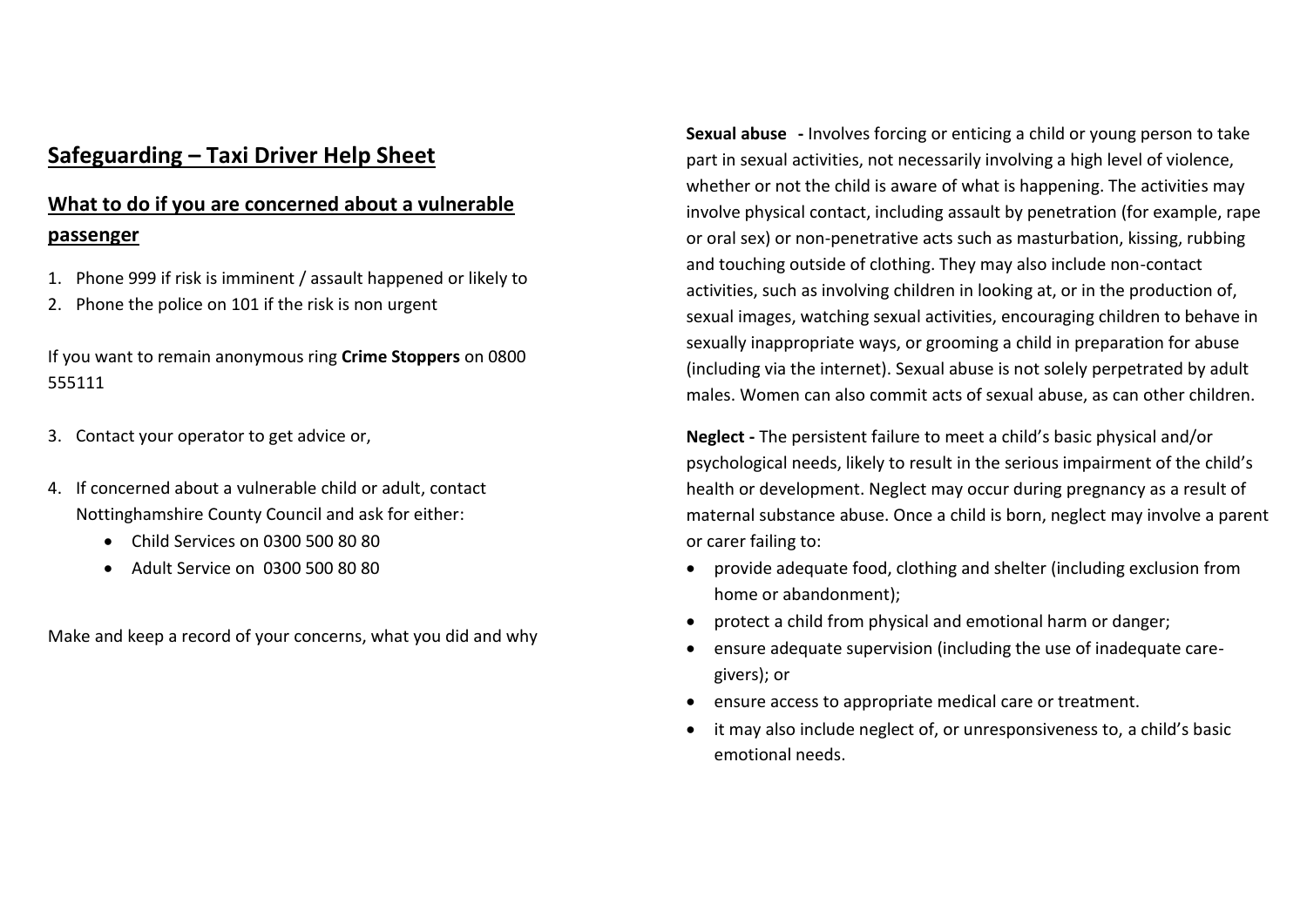#### **Information about child safeguarding as taken from Working Together 2013: Types of abuse**

**Physical abuse -** A form of abuse which may involve hitting, shaking, throwing, poisoning, burning or scalding, drowning, suffocating or otherwise causing physical harm to a child. Physical harm may also be caused when a parent or carer fabricates the symptoms of, or deliberately induces, illness in a child.

**Emotional abuse -** The persistent emotional maltreatment of a child such as to cause severe and persistent adverse effects on the child's emotional development. It may involve conveying to a child that they are worthless or unloved, inadequate, or valued only insofar as they meet the needs of another person. It may include not giving the child opportunities to express their views, deliberately silencing them or 'making fun' of what they say or how they communicate. It may feature age or developmentally inappropriate expectations being imposed on children. These may include interactions that are beyond a child's developmental capability, as well as overprotection and limitation of exploration and learning, or preventing the child participating in normal social interaction. It may involve serious bullying (including cyber bullying), causing children frequently to feel frightened or in danger, or the exploitation or corruption of children. Some level of emotional abuse is involved in all types of maltreatment of a child, though it may occur alone.

As with all professions if you are concerned about another driver's conduct report your concerns to your operator or the relevant agency.

Organisations should have a lead member of staff for safeguarding; this person should be able to advise colleagues about how to manage vulnerable passengers and any incidents arising.

ALWAYS KEEP A RECORD either in your cab or at your control, of ANY incidents or situations you were not happy with – the record should include a description of what happened and what you did to keep yourself and your passenger safe.

#### **What records to keep**

- Date, time, address of collection and drop off
- A physical description of the person
	- o Colour of skin
	- o Age/ gender
	- o Height/ build
	- o Hairstyle and colour
	- o Complexion
	- o Distinguishing features (tattoos, scars, beard etc)
	- o Clothing
	- o Whether they were carrying anything